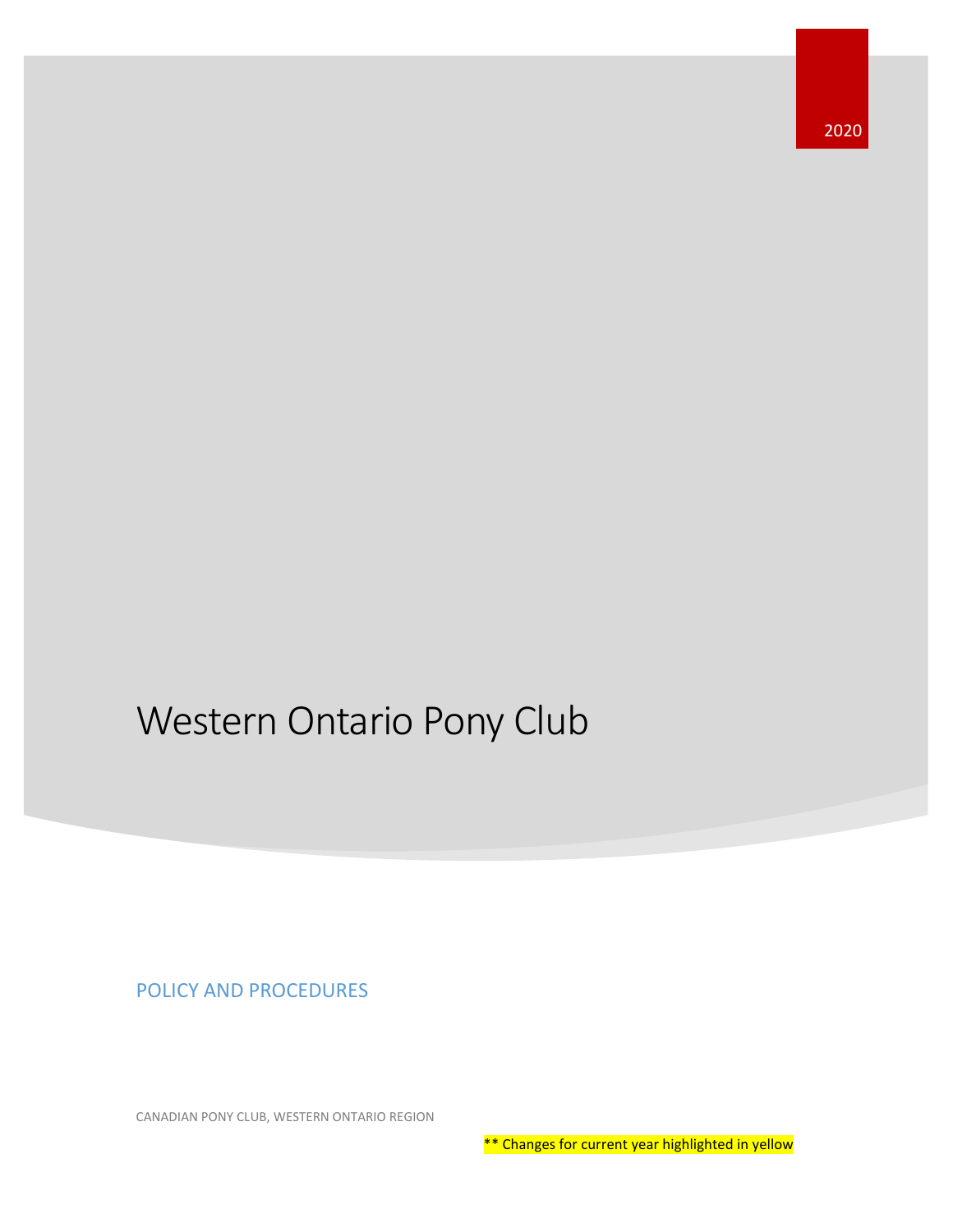

## Table of Contents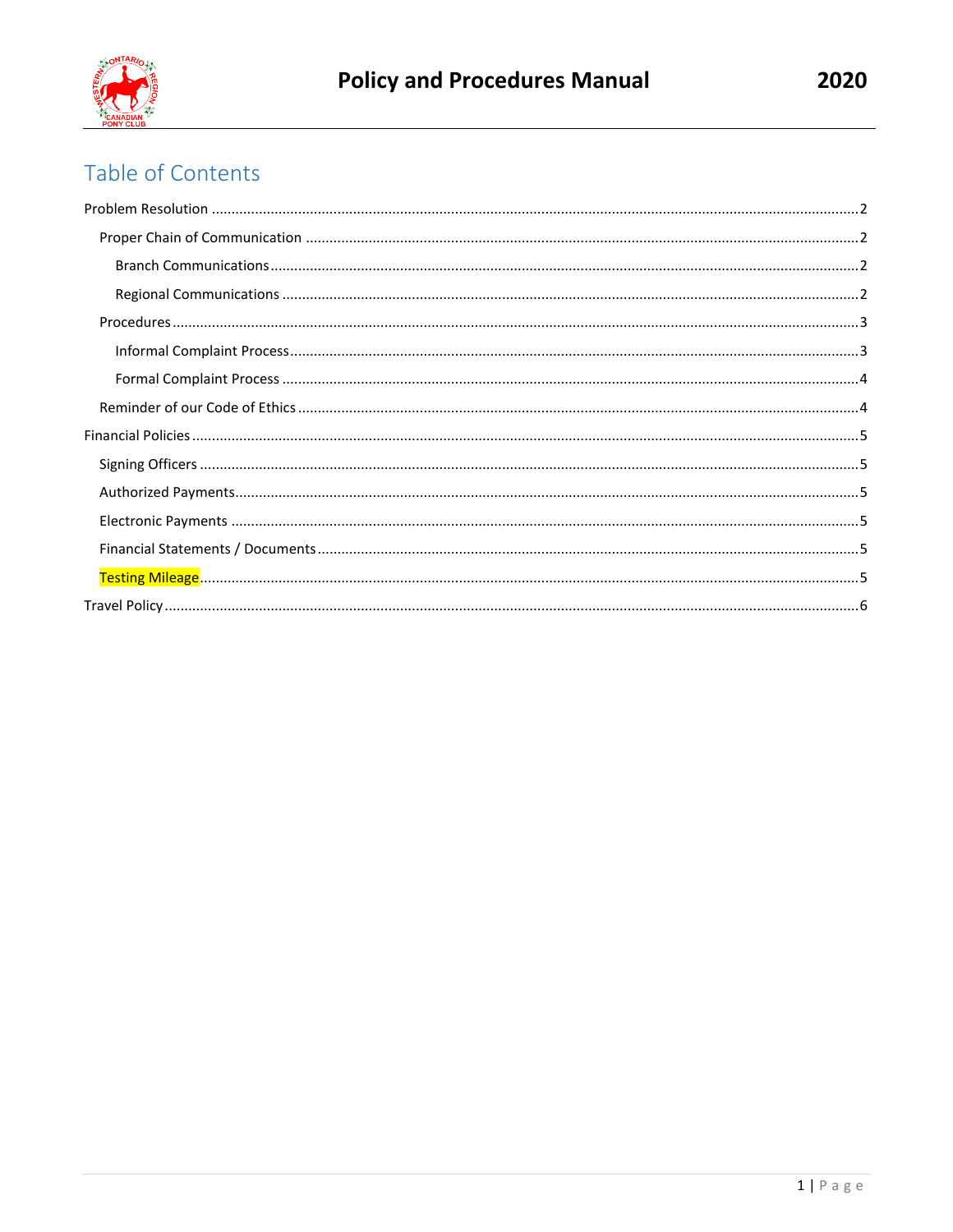

**NOTE: The policy and procedures in this manual will no way override the Western Ontario Rules and Regulations** 

**document nor any of the Canadian Pony Club policies or bylaws. This document is to work within those documents to provide further definition of the processes within Western Ontario Pony Club.**

### <span id="page-2-0"></span>Problem Resolution

The Western Ontario Pony club is committed to sustaining a positive environment in which the volunteers at all levels can work constructively together. The Problem Resolution Policy and process was established as a foundation for ensuring that the environment remains positive and respectful.

The problem resolution policy is intended to:

- Provide the opportunity to resolve a conflict or complaint quickly, fairly and without judgement.
- Improve communication and understanding between branch volunteers and between branch and regional volunteers.
- Ensure confidence in committee and executive members by providing a mechanism whereby decisions can be objectively reviewed.
- Support a positive environment by allocating a process to preventing and resolving conflicts or complaints.

Volunteers who are experiencing a conflict or have a complaint are encouraged to resolve it through discussions with the immediate next chain of command. See Proper Chain of Communication.

All requests for conflict resolution, complaints and appeals shall be fully investigated and a reply will be given as quickly as possible. An e-mail acknowledging receipt of the complaint with an estimated ETA will be provided. The content of the complaint must be respectfully worded.

### <span id="page-2-1"></span>Proper Chain of Communication

#### <span id="page-2-2"></span>Branch Communications

- Matters specific to a discipline and/or testing, should contact the Branch Rep for that discipline first. They can communicate with their Regional Reps who can involve their National Rep for resolution / guidance. The branch rep should be familiar with the Regional and National rules of that discipline. The branch executive should be made aware of all issues that have been brought forward.
- Members, Parents, Volunteers, Branch Reps should contact their branch executive regarding any matters to be brought to the Region. If there are issues with a member of the Branch Executive, the remaining members of the executive will act as the committee.
- Branch Discipline Reps should work with their Regional Discipline Reps wherever possible around issues with their specific discipline.

#### <span id="page-2-3"></span>Regional Communications

- Branch Executive who need assistance rectifying issues within their branch could ask for assistance from the WOR Executive and / or the Visiting Commissioners.
- If it is determined that the allegation is beyond the scope of local controversy and is thus of a regional nature or involves regional members or volunteers, the allegation must be made to a Regional Officer. The Officer receiving the allegation will contact the Regional Chair who will be the formal recipient of the allegation and will preside over all the Region's considerations of the allegation which may be done by the full Regional Committee or a subcommittee assigned by the Regional Committee for that purpose.
- If the Regional Chair is the accused, this responsibility shall be transferred to the Regional Vice Chair or if one does not exist to the Regional Director if they are not also the Regional Chair in which case to the Regional Treasurer.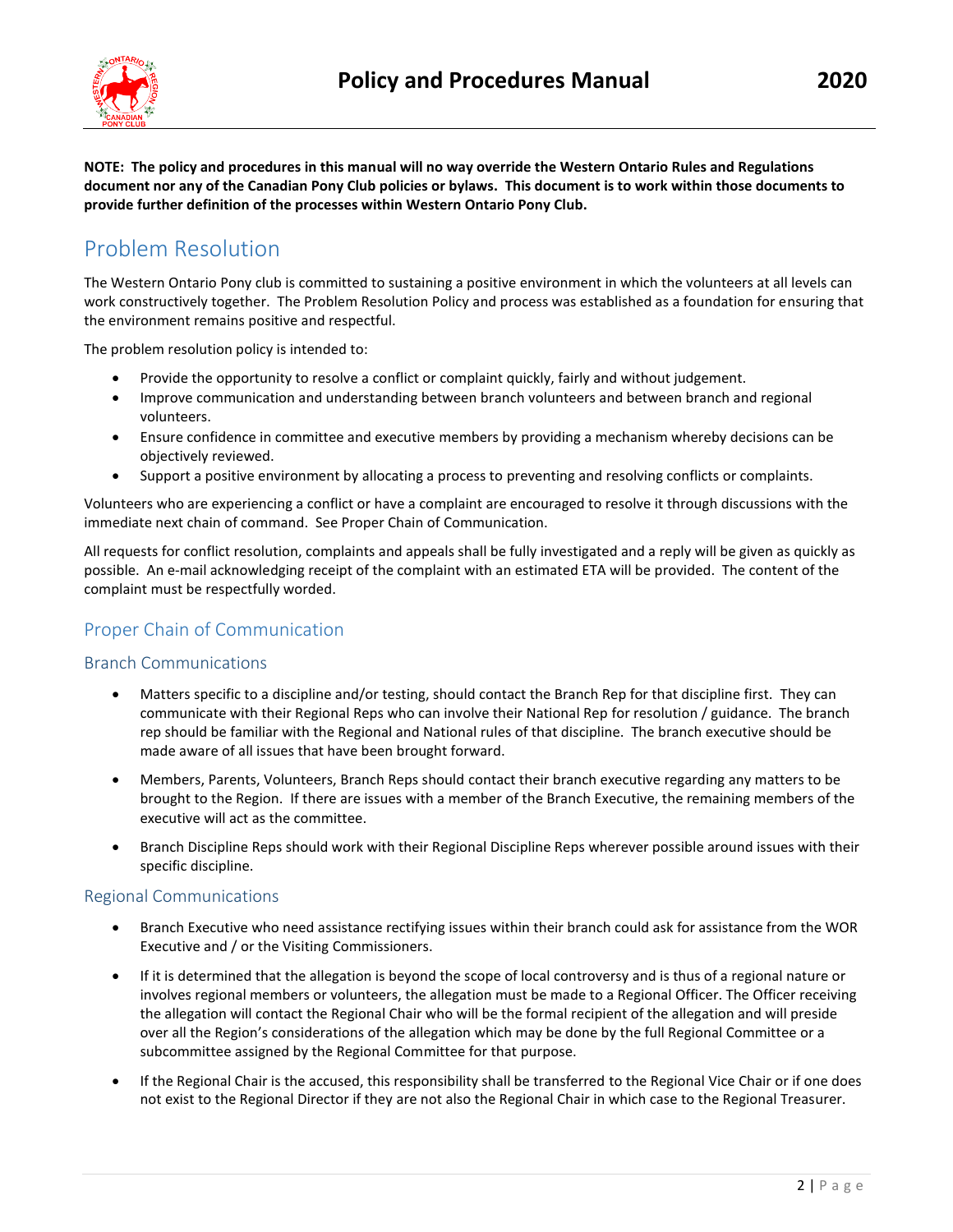

- Communication to a Regional Committee is made by contacting any one of the Region's Officers (Chair, Vice Chair,
- Matters should be brought forward to the Regional Executive outside of the Regional Meeting. The best approach to start the communication is either an e-mail outlining the details of the issue, parties involved and what outcome you are seeking or the request for a meeting with the executive to discuss the matter but still outlining the nature of the request.
- Communication to the National Board is made by contacting the National Director for WOR or in their absence the National Deputy Director.



Director, Deputy Director, Secretary, or Treasurer).

### <span id="page-3-0"></span>Procedures

NOTE: Although not required, volunteers are encouraged to follow the informal approach to problem resolution prior to making a formal complaint.

### <span id="page-3-1"></span>Informal Complaint Process

An informal complaint process involves discussing the issue with the appropriate contact based on the Proper Chain of Communication above so that all parties may collaboratively understand and work to resolve the related issues.

- 1. Volunteers who experience a conflict or who have a complaint should first attempt to discuss the matter with their immediate chain of command. In some situations, this may be difficult or inappropriate. In these cases, the volunteer may request a meeting with the next level of command to discuss the problem.
- 2. The person contacted about the issue will analyze the merits of the conflict resolution request or complaint and will contact the complainant to inform them of the proposed plan of action. This research should always include the accused party to gain full knowledge of both sides of the story.
- 3. If the volunteer is not satisfied with the informal resolution of the problem, they may proceed informally to the next level of command or proceed with the formal complaint process.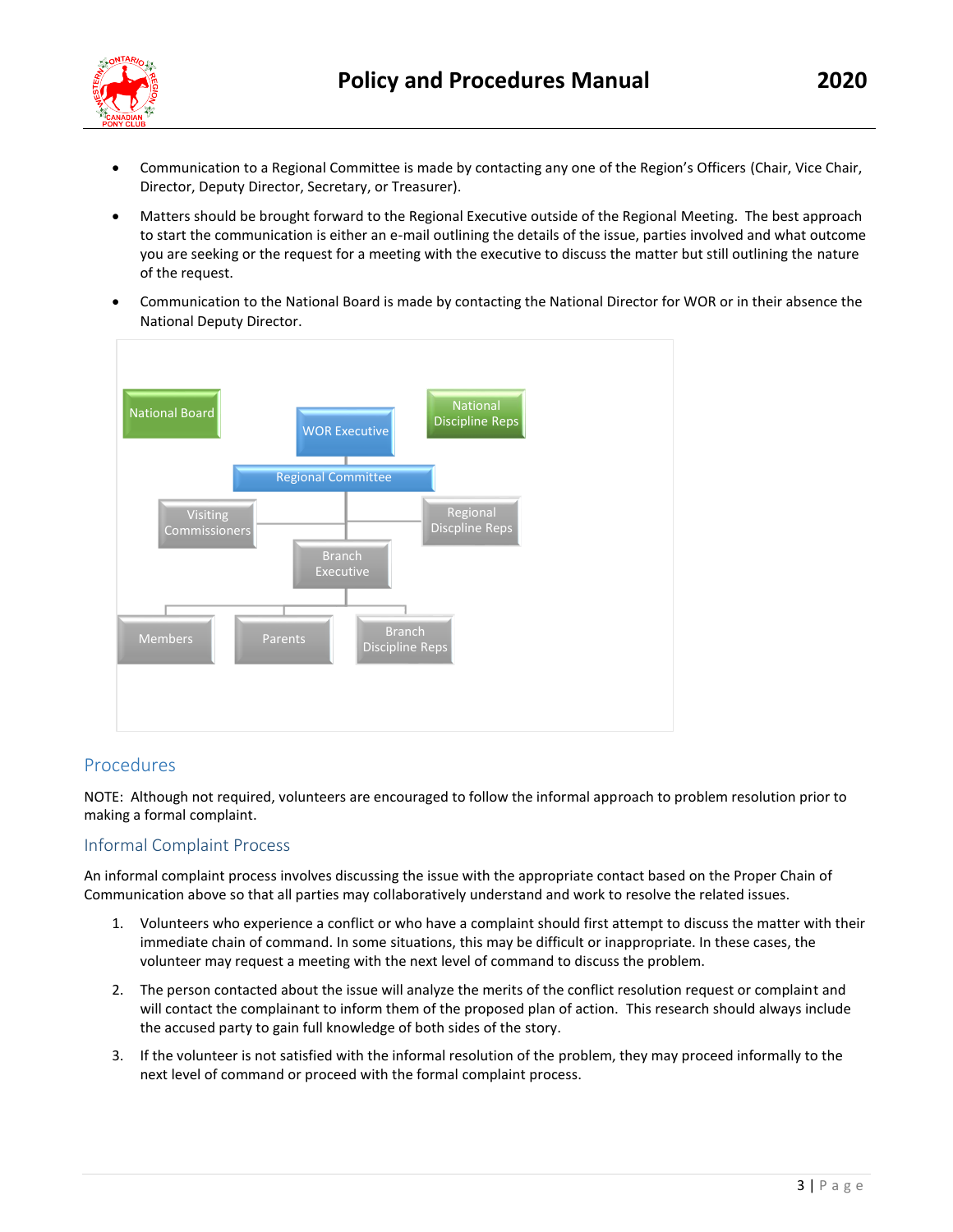

### <span id="page-4-0"></span>Formal Complaint Process

A formal complaint process involves making a formal written complaint to the proper "problem resolution manager". In the case of Branch issues, this would be a member of the Branch Executive. In the case of Regional issues, this would be a member of the Regional Executive. This individual, will involve the remaining members of the executive and will then conduct an investigation of the complaint and recommend a resolution.

- 1. Volunteers who have a complaint or require additional assistance in relation to a conflict and wish to initiate the formal problem resolution process must prepare written documentation, with supporting details, of the conflict situation or complaint and submit it to the proper executive member(s). This documentation should include the outcome they are requesting.
- 2. The executive members will investigate the merits of the conflict resolution request or complaint. The investigation should include meeting with the party accused in the complaint to gather both sides of the situation.
- 3. Once the executive members have completed the investigation, they will prepare a written response. This response will be forwarded along with a request that the volunteer sign and date the copy to confirm he or she has received the reply and agrees or disagrees with the plan of action.
- 4. If the conflict or complaint has not been resolved to the volunteer's satisfaction or if the executive cannot resolve the issue, the executive will forward the complete file accompanied by \$50 non-refundable payment, including the conflict resolution request or complaint, documentation of relevant factual information, analysis of the information, the conclusion, and the recommended resolution, to the next chain of command. In the case of Regional issues, this will be the Regional Committee.
- 5. If the Regional Committee is involved, the executive will brief the committee at the next regional meeting and look for guidance on resolution. Resolution may include bringing all parties together at a meeting for a joint resolution. It may include appointing a team to conduct this meeting and/or bringing all parties together at a regional meeting open to the Regional Committee only for resolution.
- 6. The next chain of command will investigate any relevant issues in the file and any newly discovered evidence or information that may arise during the problem resolution process. The next chain of command will forward a response to the volunteer either concurring with the previous resolution or proposing an alternative resolution.
- 7. If the complaint has not been resolved, the volunteer can request the complaint be investigated by the most senior executive team. This request must be made through the Regional Executive members and not directly to the National Office. The decision and recommendations made by the most senior level will be final.

### <span id="page-4-1"></span>Reminder of our Code of Ethics

Members, volunteers and employees agree;

- a) to focus efforts solely on the aims and goals of the Club with no interest in personal gain;
- b) to operate the Club in the best interest of all people that it serves;
- c) to be accountable for their own behaviour, decisions and directions;
- d) to respect the integrity of those who serve the Club;
- e) to do nothing to violate the trust of those elected to the Club's positions of responsibility;
- f) to approach all issues with an open mind;
- g) to foster honest, fair and open communication;
- h) to communicate with others with dignity and respect;
- i) to keep in confidence all information that is confidential;
- j) to make informed decisions in the best interest of the Club;
- k) to promote the ideals of the Club;
- l) to save the Club and its reputation from harm, litigation and tarnish;
- m) to promote the ideals of the Club in any and all material that exposes it to the public.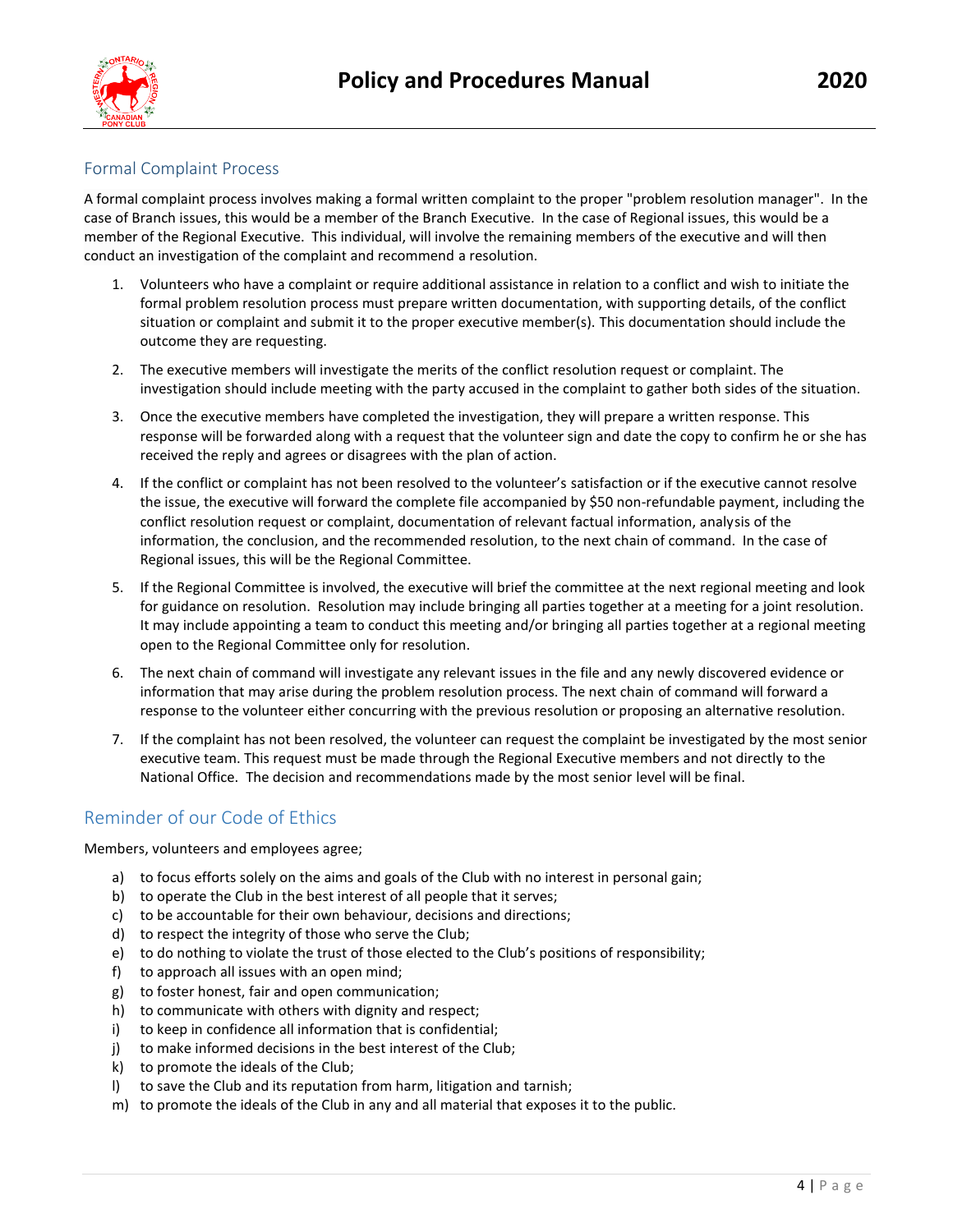

### <span id="page-5-0"></span>Financial Policies

The following are the financial policies followed by the Regional Treasurer as well as the other signing officers within the Western Ontario Region.

### <span id="page-5-1"></span>Signing Officers

At this time, the following are the current signing officers for the Western Ontario Region.

- Regional Treasurer
- Regional Chair

### <span id="page-5-2"></span>Authorized Payments

- Payments up to \$500 require only 1 authorized signature.
- Payments of \$500 or more require 2 authorized signatures.

### <span id="page-5-3"></span>Electronic Payments

Wherever possible, Electronic Payments are avoided due to bank charges incurred. However, sometimes there is a requirement for an electronic payment. Electronic payments could be e-mail Transfers or automatic direct deposit payments.

All electronic payments are approved by 2 signing officers. This approval is done either in person or via e-mail. If by e-mail, the e-mail will be sent by the Treasurer to the other signing officer asking for written approval of the expenditure. The other officer will reply to the e-mail authorizing the payment before the payment will be made. This e-mail will be attached with the voucher and any other financial documentation as proof of the payment and approval for the expenditure.

### <span id="page-5-4"></span>Financial Statements / Documents

Budgets will be prepared by the discipline chairs at the beginning of the year. They will be incorporated into the monthly Profit / Loss statement showing Actuals to forecast prediction.

Bank reconciliations are to be prepared monthly and stored with the financial records. They are available for viewing on request.

<span id="page-5-5"></span>A Balance Sheet and Profit / Loss Statement are to be distributed before or at the Regional Meeting.

### Testing Mileage

In an effort to share the cost of mileage for examiners executing branch tests, mileage from the examiners is submitted to the Regional Treasurer. The Regional Treasurer will pay the examiners their mileage (branches will pay the examiner the test fees directly). At the end of the year, the Regional Treasurer will total all of the branch test mileage and divide it amongst all of the branches that had members test at the club level. Invoices to each branch will be issued and must be paid back to the Region as their share of examiner mileage fees for that year.

Calculation is number of members x number of tests conducted in the year / total mileage for examiner for branch tests. Each branch is invoiced for their total share for their members. If the test has more than 1 examiner, each member testing during that test counts as their test multiplied by the number of examiners. i.e. 2 examiner, that member counts as 2 tests towards the branch.

Example: \$1,200 in total mileage for the year and 10 branches had members test. 10 invoices will be issued. Total number of tests conducted at the branch were 20. So, \$1,200 / 20 = \$60 is the cost per test.

Branch A had 3 members test … their total is \$180. Branch B had 2 members test but one member tested twice in the year ... their total is also \$180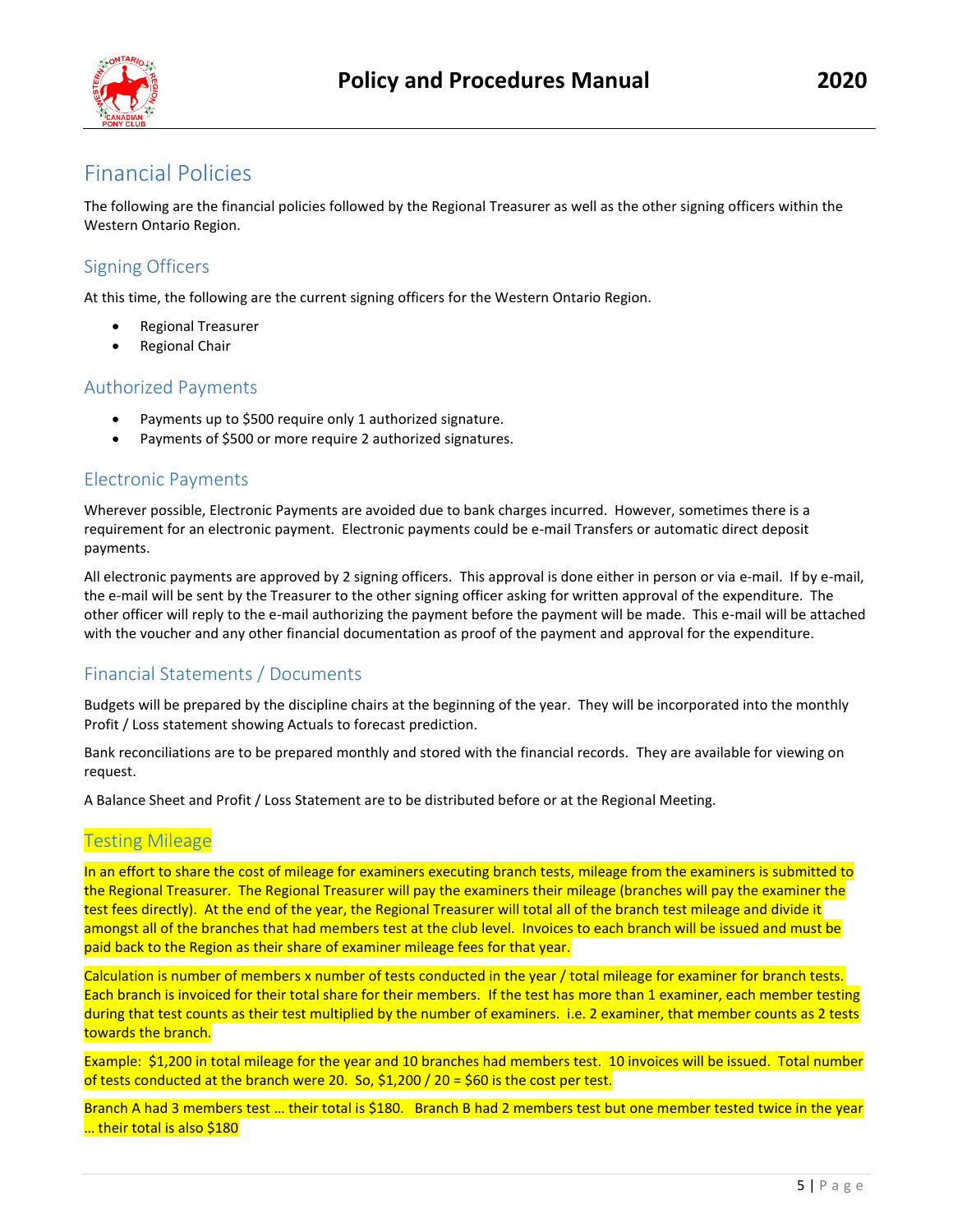

### <span id="page-6-0"></span>Travel Policy

Below is the policy for Regional funding of competitors, chaperones/coaches attending National and International events. NOTE: Prior to producing the Policy and Procedures manual, this document was a separate document last revised in 2009.

- 1. Funding subsidy will be paid to selected chaperones/coaches and to Pony Club members in good standing, who have met the Code of Conduct for Western Ontario Region and Canadian Pony Club and the qualifications of their discipline as verified by their Branch District Commissioner and the Discipline Chair.
- 2. Funding subsidies shall be budgeted on the basis of the allowable participation of Regional members at National/Zone and International Events (see item #4). Subsidy for competitions held in Central Ontario and Western Ontario Regions will be restricted to entry fees only, up to \$75.00 maximum.
- 3. Subsidies for National/Zone competitions shall be based on the cost of entry fees up to \$75.00 and travel up to 20% of lowest reasonable direct transportation costs as determined by the discipline Chair, excluding travel in Western Ontario and Central Ontario Regions. Entry fee subsidies for International Competitions shall be as for National/Zone; travel shall be up to 25% of lowest reasonable direct transportation costs. Cancellation insurance is MANDATORY. Receipts Required.

**NATIONAL/ZONE INTERNATIONAL**

| Rally               | 4 competitors + 1 chaperone                                                                                                                                                                                                       | Inter Pacific (every 2 years by application) |
|---------------------|-----------------------------------------------------------------------------------------------------------------------------------------------------------------------------------------------------------------------------------|----------------------------------------------|
|                     |                                                                                                                                                                                                                                   | Funding limited to 2 competitors maximum.    |
| <b>Tetrathlon</b>   | 7 people                                                                                                                                                                                                                          | International (every 2 years by application) |
|                     | 6 competitors<br>1 chaperone                                                                                                                                                                                                      | Funding limited to 2 competitors maximum.    |
| Quiz                | 10 people                                                                                                                                                                                                                         | International by application                 |
|                     | A/B team (4 members + 1 chaperone)<br>1 C team (4 members + 1 chaperone)                                                                                                                                                          | Funding limited to 2 competitors maximum.    |
| <b>PPG</b>          | 12 people                                                                                                                                                                                                                         | International (every year) by application    |
|                     | 1 A Division team (5 members + 1<br>$\bullet$<br>chaperone or coach)<br>1 Masters team (5 members + 1 coach or<br>$\bullet$<br>chaperone)<br>Up to 2 applicants for International<br>$\bullet$<br>tryouts $-$ max. \$100.00 each. | Funding limited to 2 competitors maximum.    |
| <b>Dressage</b>     | 3 people                                                                                                                                                                                                                          |                                              |
|                     | 2 Competitors<br>1 Chaperone                                                                                                                                                                                                      |                                              |
| <b>Show Jumping</b> | 2 people                                                                                                                                                                                                                          |                                              |
|                     | 1 competitor                                                                                                                                                                                                                      |                                              |
|                     | 1 Chaperone                                                                                                                                                                                                                       |                                              |

4. National and International events: